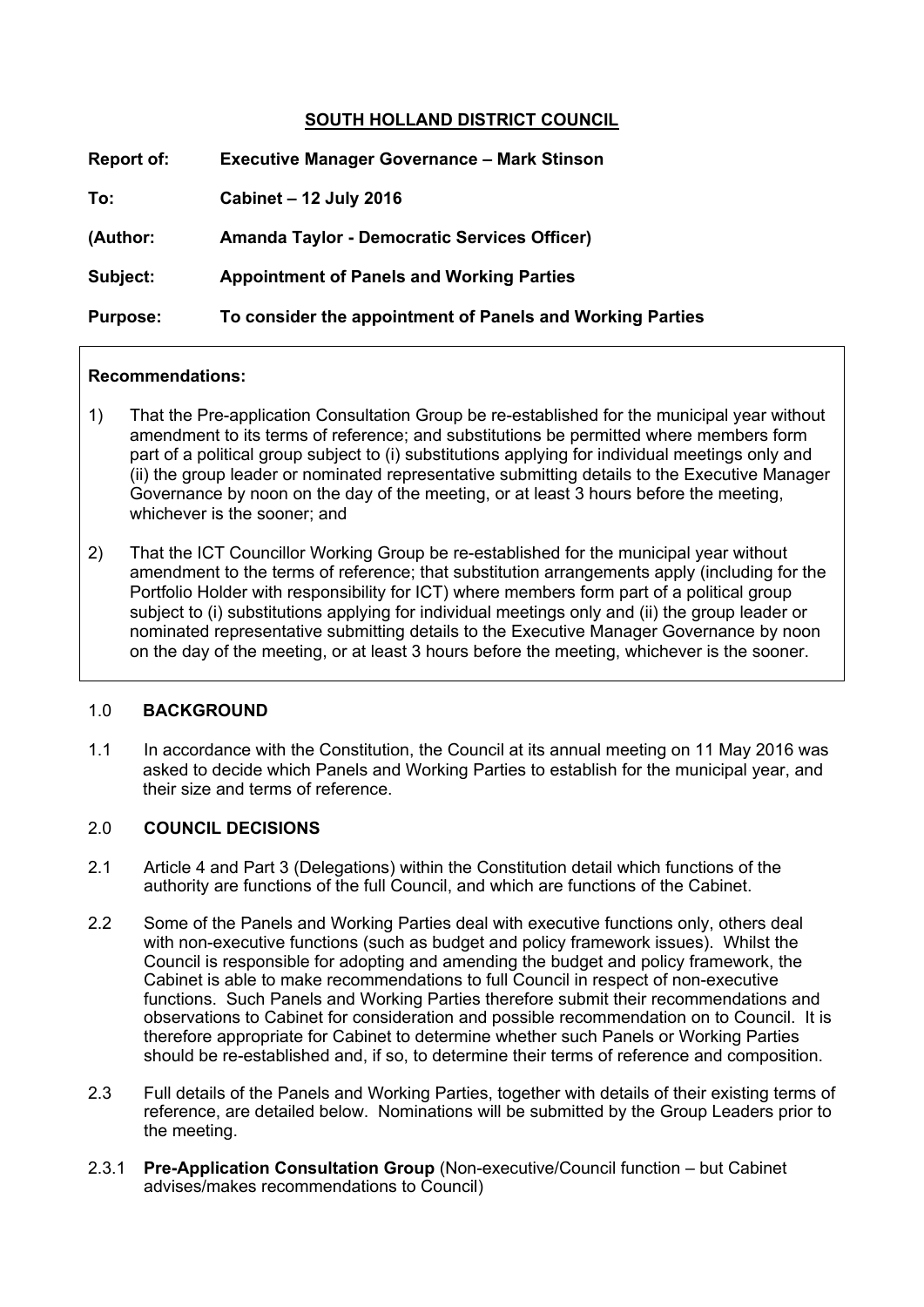COMPOSITION: 12 councillors appointed in accordance with the political group regulations (although it is not necessary to appoint in accordance with political group regulations as the Consultation Group has no executive powers and cannot therefore make any decisions, only recommendations) plus appropriate officers with the power to co-opt relevant ward members and portfolio holders in an advisory role. There is no restriction on whether members of the Consultation Group must be members of the Planning Committee.

TERMS OF REFERENCE: (No executive powers) To assess and advise on the likely planning considerations in respect of significant planning proposals at both pre-application and post-decision stages. To provide a forum at which ward members can be informed about significant proposals likely to affect people in their wards and to enable them to consult and report back on such proposals.

SUBSTITUTIONS: Substitutions are permitted where members form part of a political group subject to (i) substitutions applying for individual meetings only and (ii) the group leader or nominated representative submitting details to the Executive Manager Governance by noon on the day of the meeting, or at least 3 hours before the meeting, whichever is the sooner.

**RECOMMENDATION**: That the Pre-Application Consultation Group be re-established for the municipal year without amendment to its term of reference; and substitutions be permitted where members form part of a political group subject to (i) substitutions applying for individual meetings only and (ii) the group leader or nominated representative submitting details to the Executive Manager Governance by noon on the day of the meeting, or at least 3 hours before the meeting, whichever is the sooner.

(If the above recommendation is accepted the membership of the Working Party will be approved at the Cabinet meeting on 12 July 2016.)

#### 2.3.2 **ICT Councillor Working Group** (Working Group to report directly to the Cabinet)

COMPOSITION: 7 Councillors comprising the Portfolio Holder with responsibility for ICT, together with 6 other members based on cross party member involvement. The political group regulations do not apply.

TERMS OF REFERENCE: (No executive powers.) To provide a wider more strategic remit with the following scope:

- The Role of ICT in the organisation:
- New technology strategic positioning;
- ICT support general performance, not individual problems;
- Progress with larger projects; and
- ICT Security and Governance.

SUBSTITUTIONS: Substitution arrangements apply (including for the Portfolio Holder with responsibility for ICT) where members form part of a political group subject to (i) substitutions applying for individual meetings only and (ii) the group leader or nominated representative submitting details to the Executive Manager Governance by noon on the day of the meeting, or at least 3 hours before the meeting, whichever is the sooner.

**RECOMMENDATION**: That the ICT Councillor Working Group be re-established for the municipal year without amendment to the terms of reference as detailed above; that substitution arrangements apply (including for the Portfolio Holder with responsibility for ICT) where members form part of a political group subject to (i) substitutions applying for individual meetings only and (ii) the group leader or nominated representative submitting details to the Executive Manager Governance by noon on the day of the meeting, or at least 3 hours before the meeting, whichever is the sooner.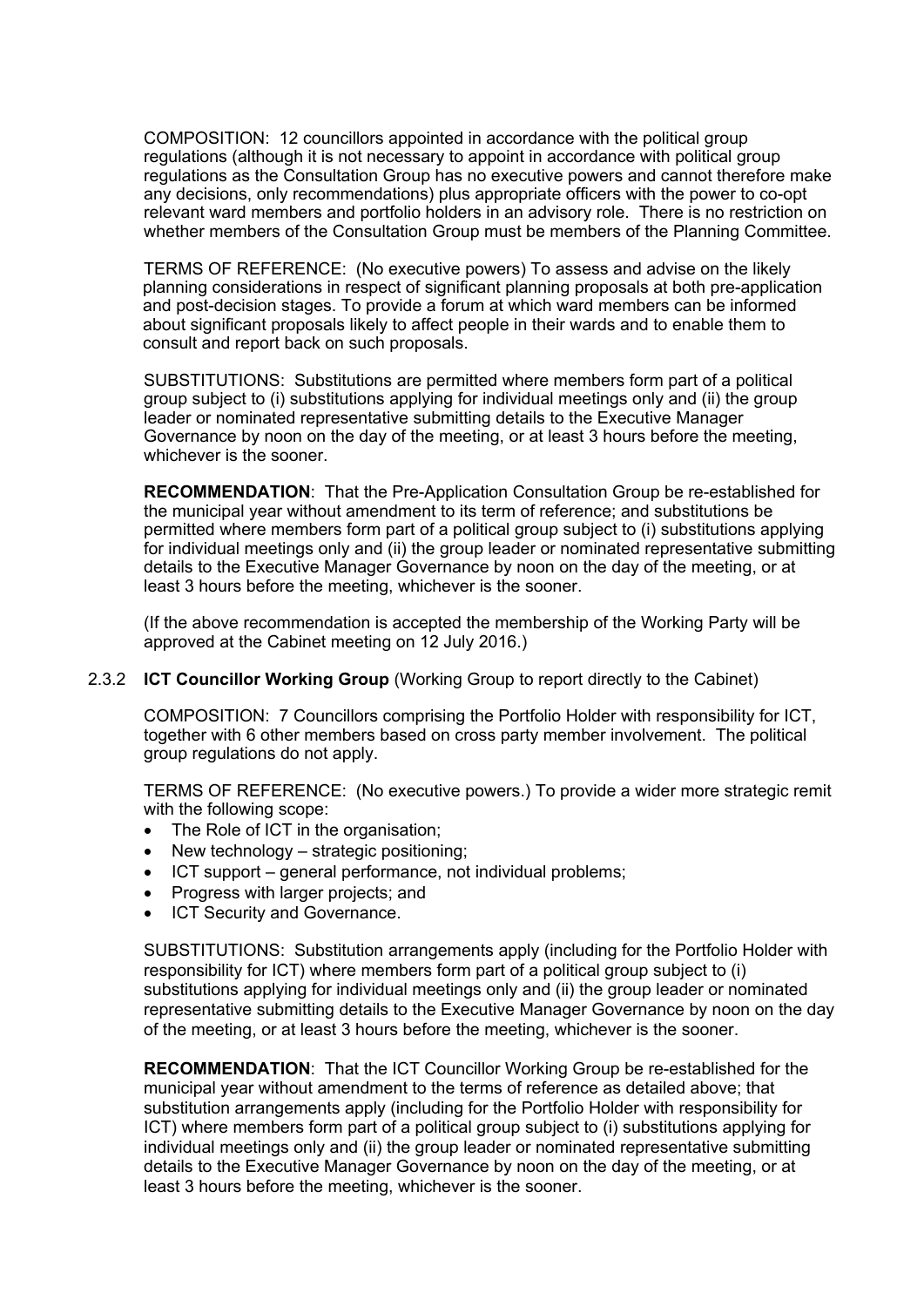(If the above recommendation is accepted the membership of the Working Party will be approved at the Cabinet meeting on 12 July 2016.)

# 2.0 **OPTIONS**

- 2.1 Not to approve the recommendations.
- 2.2 To approve the recommendations with amendments.
- 2.3 To approve the recommendations with no amendments.

# 3.0 **REASONS FOR RECOMMENDATIONS**

3.1 The Panel and Working Groups recommended for re-appointment have a future role to perform in advising the Cabinet or making decisions under delegated authority.

# 4.0 **EXPECTED BENEFITS**

4.1 By considering the recommendations of Council with regard to whether or not to reestablish the Panels and Working Parties, the Cabinet is ensuring that the groups are relevant and necessary to effectively undertake the Council's business, therefore ensuring an appropriate use of the Council's resources.

#### 5.0 **IMPLICATIONS**

#### 5.1 **Carbon Footprint / Environmental Issues**

5.1.1 Travelling to and from meetings is considered to have a low impact.

# 5.2 **Financial**

5.2.1 It is not possible to identify the cost implications of appointing Panels and Working Parties. However, every meeting requires the preparation of reports and agendas which does of course have cost implications. Travel/subsistence allowances and carer's allowances are also payable to councillors under the Council's Scheme for Payment of Members' Allowances, set out at Part 6 of the Constitution. There is no specific budget allocated for expenditure arising from working parties and panels.

#### 5.3 **Staffing**

5.3.1 Again, it is not possible to identify the staffing implications of appointing Panels and Working Parties. However, every meeting must be serviced by officers which does have staffing implications.

# 6.0 **WARDS/COMMUNITIES AFFECTED**

6.1 No wards are directly affected by this report.

# 7.0 **ACRONYMS**

7.1 None.